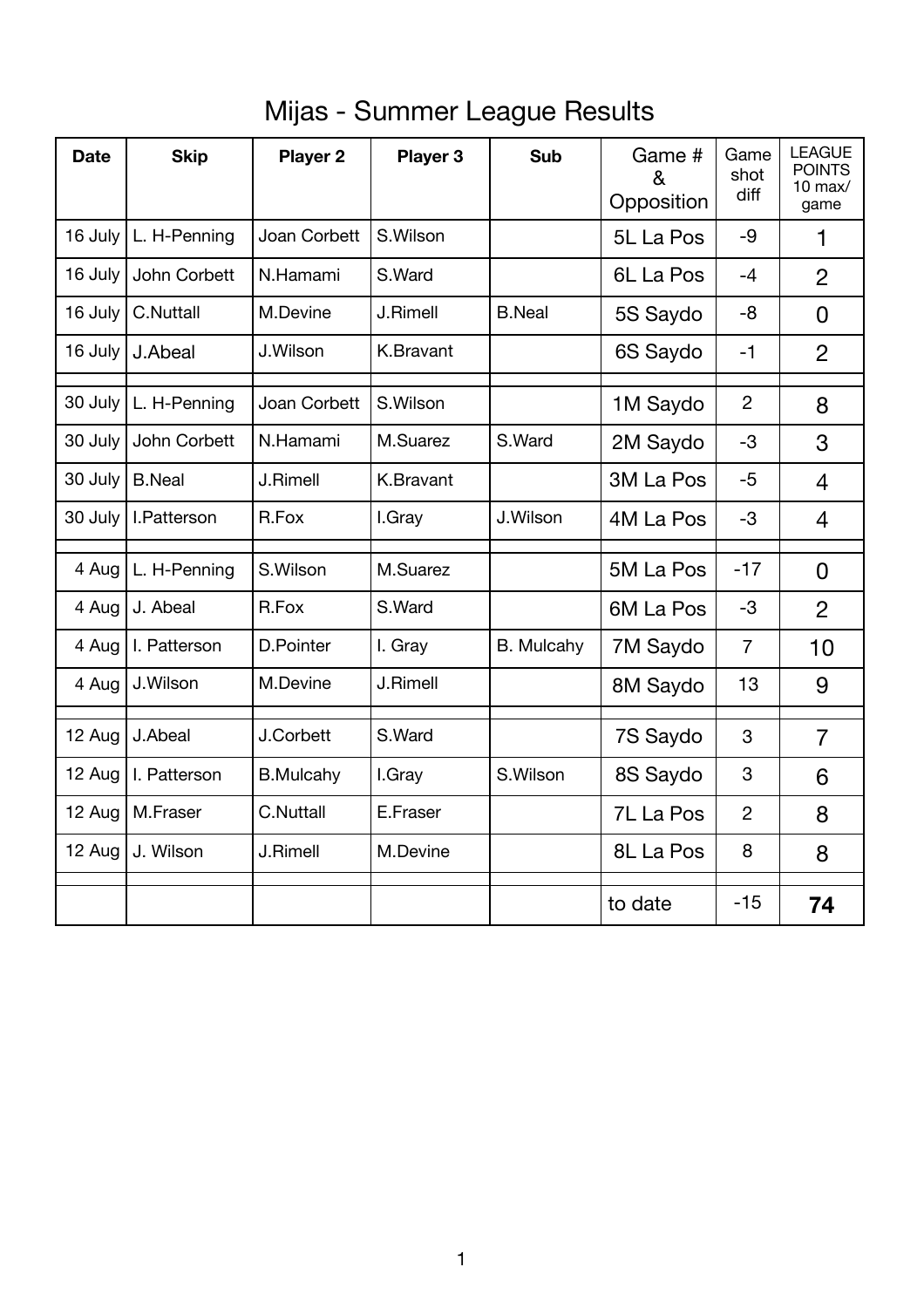| <b>Date</b> | <b>Skip</b> | <b>Player 2</b>  | <b>Player 3</b>    | <b>Sub</b>  | Game #<br>&<br>Opposition | Game<br>shot<br>diff | <b>LEAGUE</b><br><b>POINTS</b><br>$10$ max/<br>game |
|-------------|-------------|------------------|--------------------|-------------|---------------------------|----------------------|-----------------------------------------------------|
| 3 July      | M.Ansted    | D.Hughes         | <b>B.Gowthrope</b> | J.Hughes    | 1S Saydo                  | $-1$                 | $\overline{2}$                                      |
| 3 July      | J.Rowe      | T Holmes         | N. Cumming         | L,Springhem | 2S Saydo                  | 3                    | 8                                                   |
| 3 July      | S.Brickley  | R.Fennick        | D.Pritchard        |             | 1L Saydo                  | $-9$                 | 1                                                   |
| 3 July      | G. Jones    | A. Lever         | V. Lever           |             | 2L Saydo                  | $-7$                 | $\overline{2}$                                      |
| 16 July     | J.Rowe      | <b>T</b> Holmes  | N. Cumming         |             | 5L Mijas                  | $-9$                 | 9                                                   |
| 16 July     | M.Ansted    | D.Hughes         | <b>B.Gowthrope</b> |             | 6L Mijas                  | $-4$                 | 8                                                   |
| 24 July     | M.Banfield  | <b>R.Fenwick</b> | K.Croft            |             | 3S Saydo                  | 25                   | 10                                                  |
| 24 July     | S.Brickley  | J.Rowe           | J.Banfield         |             | 4S Saydo                  | 10                   | 9                                                   |
| 24 July     | J.Rowe      | T.Hughes         | N.Cumming          |             | 3L Saydo                  | 14                   | 8                                                   |
| 24 July     | M.Ansted    | D.Hughes         | <b>B.Gowthrope</b> |             | 4L Saydo                  | 19                   | 10                                                  |
| 30 July     | M.Ansted    | D.Hughes         | <b>B.Gowthrope</b> |             | 3M Mijas                  | 5                    | 6                                                   |
| 30 July     | J.Rowe      | <b>T</b> Holmes  | J.Banfield         |             | 4M Mijas                  | 3                    | 6                                                   |
| 4 Aug       | I.Bell      | S.Brickley       | J.Banfield         |             | 6M Mijas                  | 17                   | 10                                                  |
| 4 Aug       | M.Banfield  | R.Fenwick        | N.Cumming          |             | 7M Mijas                  | 3                    | 8                                                   |
| 12 Aug      | P.Williams  | Jan Rowe         | S.Brickley         | K.Croft     | 7L Mijas                  | $-2$                 | $\overline{2}$                                      |
| 12 Aug      | M.Banfield  | L.Springet       | D.Pritchard        | D.Way       | 8L Mijas                  | -8                   | $\overline{2}$                                      |
|             |             |                  |                    |             | to date                   | 59                   | 101                                                 |

La Posada - Summer League Results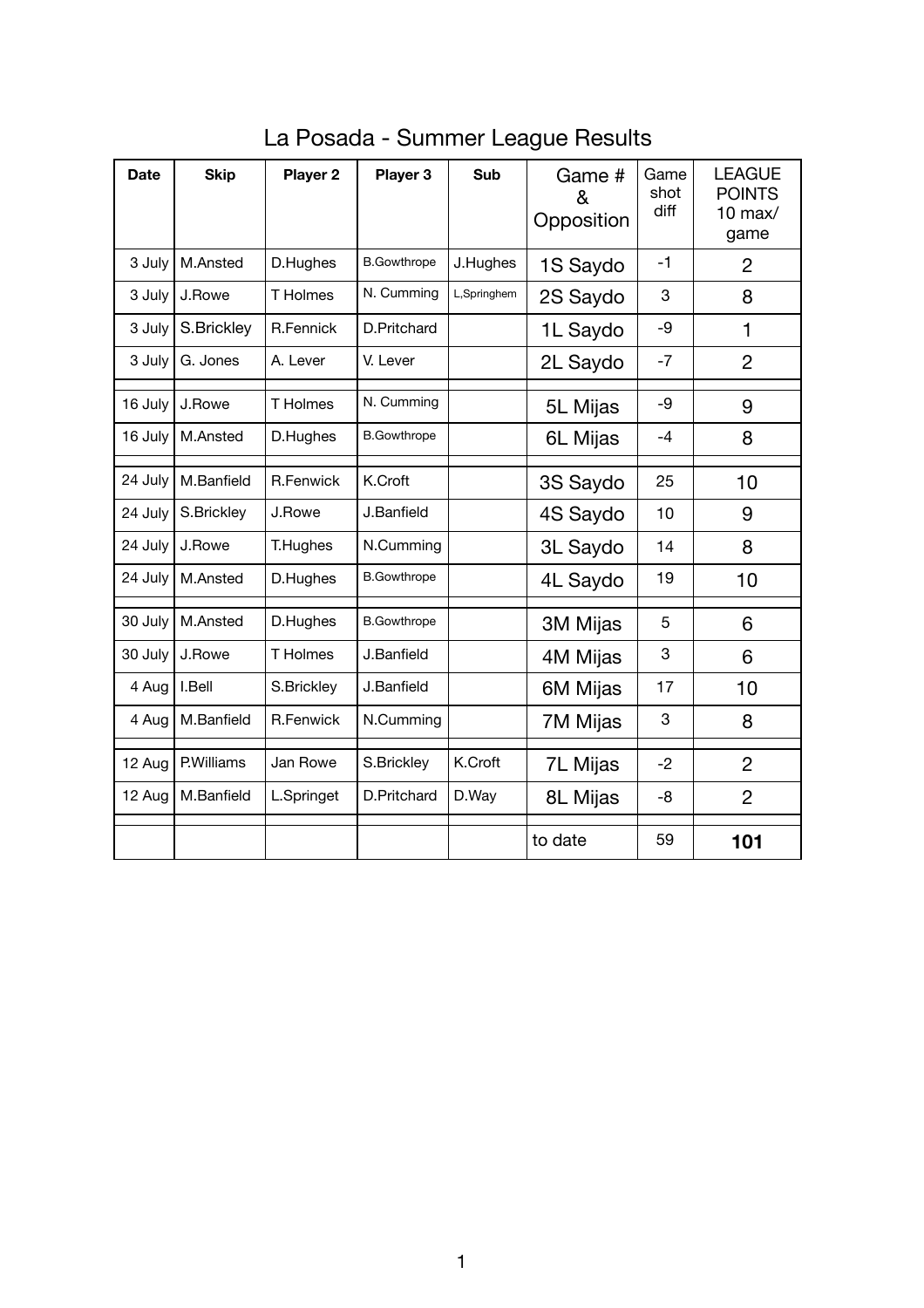| <b>Date</b> | <b>Skip</b>     | <b>Player 2</b> | <b>Player 3</b> | <b>Sub</b> | Game #<br>&<br>Opposition | Game<br>shot<br>diff | <b>LEAGUE</b><br><b>POINTS</b><br>10 max $/$<br>game |
|-------------|-----------------|-----------------|-----------------|------------|---------------------------|----------------------|------------------------------------------------------|
| 3 July      | T. McLean       | L.Bell          | G.Quigley       |            | 1S La Pos                 | $\mathbf{1}$         | 8                                                    |
| $3$ July    | G.Edginton      | <b>B.Baker</b>  | P.Baker         |            | 2S La Pos                 | $-3$                 | $\overline{2}$                                       |
| 3 July      | Allen G         | Nina McK        | John Callaghan  |            | 1L La Pos                 | 9                    | 9                                                    |
| $3$ July    | Arend           | Kevin           | Mike            |            | 2L La Pos                 | $\overline{7}$       | 8                                                    |
| 16 July     | Allen G         | Nina McK        | John Callaghan  |            | 5S Mijas                  | 8                    | 10                                                   |
| 16 July     | T. McLean       | L.Bell          | G.Quigley       |            | 6S Mijas                  | $\mathbf{1}$         | 8                                                    |
| 24 July     | Arend           | K Brady         | M.Sudworth      |            | 3S La Pos                 | $-25$                | $\overline{0}$                                       |
| 24 July     | <b>B.Evitts</b> | M.Davis         | M.Finch         |            | 4S La Pos                 | $-10$                | 1                                                    |
| 24 July     | T. McLean       | L.Bell          | G.Quigley       |            | 3L La Pos                 | $-14$                | $\overline{2}$                                       |
| 24 July     | A.Gateshill     | N.McKenzie      | John Callaghan  |            | 4L La Pos                 | $-19$                | 0                                                    |
| 30 July     | G.Edginton      | A.Brooker       | M.Finch         |            | 1M Mijas                  | $-2$                 | $\overline{2}$                                       |
| 30 July     | Arend           | K Brady         | M.Sudworth      |            | 2M Mijas                  | 3                    | $\overline{7}$                                       |
| 4 Aug       | Arend           | C.McLean        | M.Sudworth      |            | 7M Mijas                  | $-7$                 | 0                                                    |
| 4 Aug       | T.McLean        | L.Bell          | G.Quigley       |            | 8M Mijas                  | $-13$                | 1                                                    |
| 12 Aug      | G.Edginton      | P.Baker         | <b>B.Baker</b>  |            | 7S Mijas                  | $-3$                 | 3                                                    |
| 12 Aug      | A.Gateshill     | N.McKenzie      | John Callaghan  |            | 8S Mijas                  | $-3$                 | 4                                                    |
|             |                 |                 |                 |            | to date                   | $-70$                | 65                                                   |

## Saydo - Summer League Results